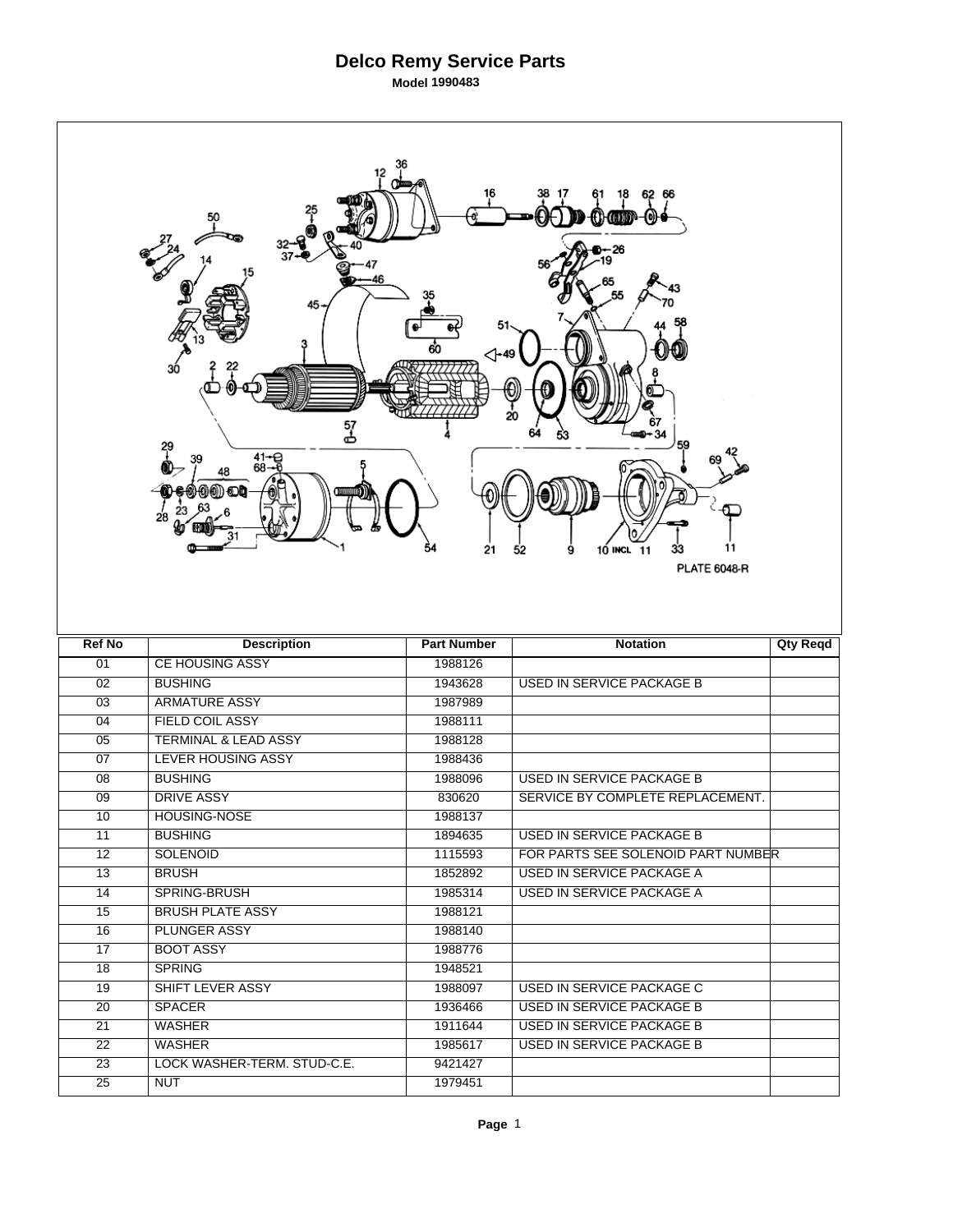## **Delco Remy Service Parts Model 1990483**

|                 | 12<br>50<br>46<br>45<br>зó<br>57<br>ക<br>원<br>$41 - 9$<br>68-0<br>48<br>(1) (1) (D)<br>28 | 16<br>⊲-49<br>54<br>21 | 62 66<br>18<br>O)<br>20<br>34<br>59<br>11<br>52<br>9<br>10 INCL 11<br>33<br><b>PLATE 6048-R</b> |                 |
|-----------------|-------------------------------------------------------------------------------------------|------------------------|-------------------------------------------------------------------------------------------------|-----------------|
|                 |                                                                                           |                        |                                                                                                 |                 |
| <b>Ref No</b>   | <b>Description</b>                                                                        | <b>Part Number</b>     | <b>Notation</b>                                                                                 | <b>Qty Reqd</b> |
| $\overline{26}$ | <b>NUT</b>                                                                                | 9412305                | <b>USED IN SERVICE PACKAGE B &amp; C</b>                                                        |                 |
| $\overline{27}$ | <b>NUT ASSY</b>                                                                           | 1979365                |                                                                                                 |                 |
| $\overline{28}$ | NUT-TERM.-C.E. FRAME                                                                      | 9441934                |                                                                                                 |                 |
| $\overline{29}$ | <b>NUT</b>                                                                                | 1979451                |                                                                                                 |                 |
| 30              | <b>SCREW</b>                                                                              | 10467191               | <b>USED IN SERVICE PACKAGE A</b>                                                                |                 |
| $\overline{31}$ | <b>SCREW ASSY</b>                                                                         | 10499635               | <b>USED IN SERVICE PACKAGE A &amp; B</b>                                                        |                 |
| $\overline{32}$ | <b>BOLT</b>                                                                               | 10497770               |                                                                                                 |                 |
| 33              | <b>SCREW</b>                                                                              | 1948537                |                                                                                                 |                 |
| $\overline{34}$ | <b>BOLT</b>                                                                               | 1914869                |                                                                                                 |                 |
| 35              | <b>SCREW</b>                                                                              | 10499632               |                                                                                                 |                 |
| 36              | <b>BOLT</b>                                                                               | 10497770               |                                                                                                 |                 |
| $\overline{37}$ | <b>WASHER</b>                                                                             | 1905125                |                                                                                                 |                 |
| 38              | <b>WASHER</b>                                                                             | 1948519                |                                                                                                 |                 |
| $\overline{39}$ | <b>WASHER</b>                                                                             | 1914647                |                                                                                                 |                 |
| 40              | <b>CONNECTOR</b>                                                                          | 10476198               |                                                                                                 |                 |
| 41              | CUP                                                                                       | 1985246                | <b>USED IN SERVICE PACKAGE B</b>                                                                |                 |
| 42              | CUP                                                                                       | 1978756                | <b>USED IN SERVICE PACKAGE B</b>                                                                |                 |
| 43              | CUP                                                                                       | 1985246                | <b>USED IN SERVICE PACKAGE B</b>                                                                |                 |
| 44              | <b>GASKET</b>                                                                             | 1964857                | USED IN SERVICE PACKAGE B & C                                                                   |                 |
| 45              | <b>INSULATOR</b>                                                                          | 1988100                |                                                                                                 |                 |
| 46              | <b>INSULATOR-TERMINAL</b>                                                                 | 1988339                |                                                                                                 |                 |
| 47              | <b>INSULATOR-TERMINAL</b>                                                                 | 1988340                |                                                                                                 |                 |